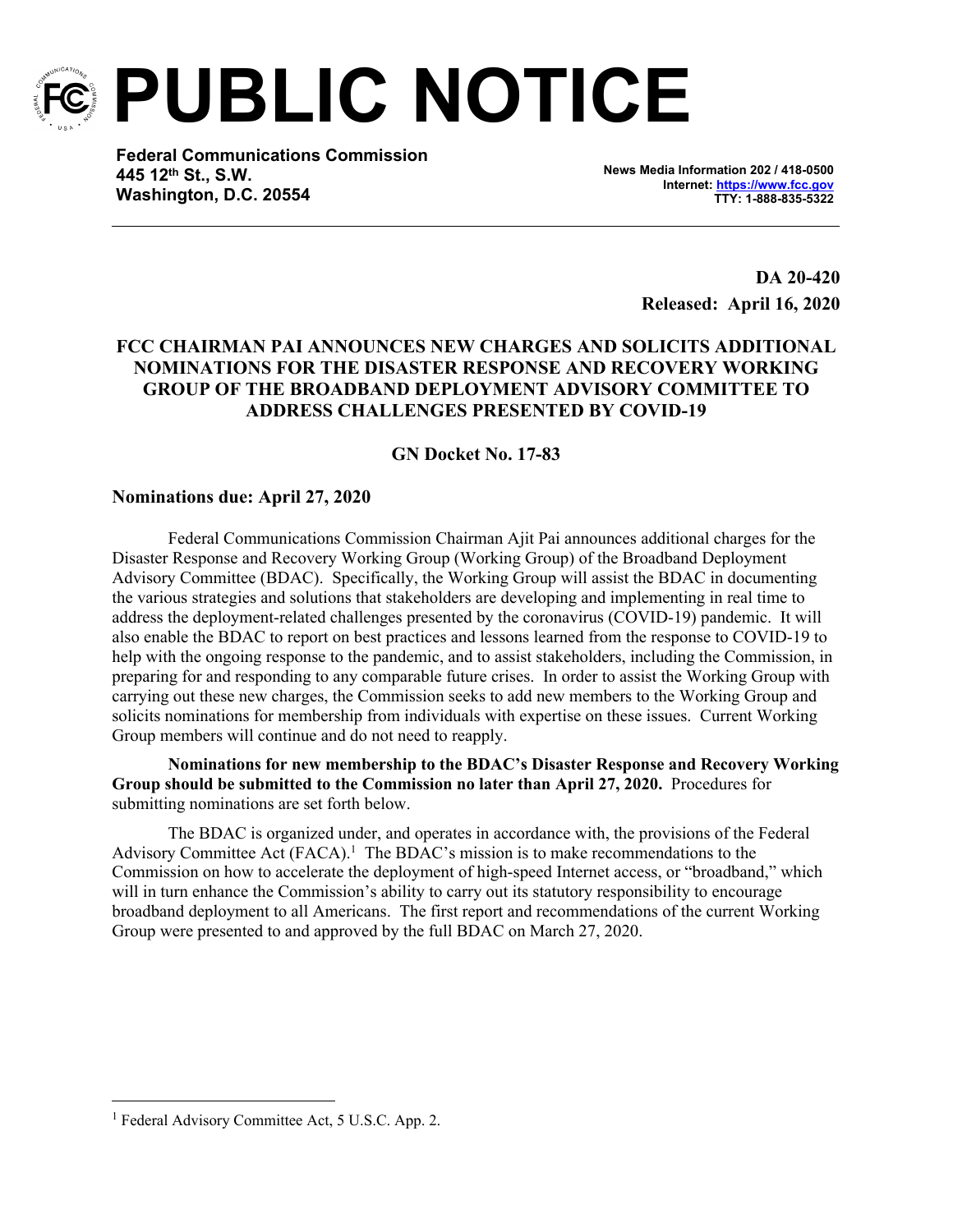#### **WHO MAY APPLY FOR MEMBERSHIP**

The Commission seeks new applications for BDAC's Disaster Response and Recovery Working Group from across a broad spectrum of public and private organizations, governmental units, and individuals involved with or interested in disaster response and recovery of broadband networks, including representatives from states and localities, industry, and consumer and community organizations. The Commission is particularly interested in receiving nominations and expressions of interest from individuals and organizations in the following categories that have experience in efforts to improve resiliency of communications infrastructure, emergency management of communications networks, and/or homeland security matters:

- Federal, state, local, territorial and Tribal government agencies—which we encourage to nominate, for example, first responders, emergency managers, emergency planners, network managers, and risk management professionals.
- Consumer and community organizations with experience in issues concerning threat and vulnerability assessment, risk and emergency management, emergency planning, and network management.
- Rural and urban Internet service providers that use licensed or unlicensed spectrum, fiber optics, copper wires, or coaxial cables, or any other means to offer high-speed broadband service—which we encourage to nominate, for example, emergency managers, emergency planners, network managers, and risk management professionals.
- Independent network builders and networking equipment installers—which we encourage to nominate, for example, experts in risk mitigation, emergency planning, and emergency management.
- Industry trade associations—which we encourage to nominate, for example, individuals with expertise in issues concerning threat and vulnerability assessment, risk and emergency management, emergency planning, and network management.
- Qualified representatives of other stakeholders and interested parties with experience on these issues whose participation would further the diversity and balance of this Working Group.

Members will be selected to achieve balance in the expertise and viewpoints that are necessary to address effectively the issues to be considered by this Working Group. Members nominated by specific entities or organizations to serve on the Working Group will be appointed as representatives of the entities or organizations that have nominated them. As appropriate, members may also be appointed for their individual expertise as "special Government employees" as defined in 18 U.S.C. § 202(a). Because working group members seeking to serve in their individual capacities as special Government employees due to their individual expertise may not be registered federal lobbyists, any such nominees who are registered federal lobbyists will not be considered for appointment to the Working Group.

### **OBLIGATIONS OF WORKING GROUP MEMBERS**

Members will serve at the discretion of the Chairman of the Commission. Members must be willing to commit to serving on the Working Group until March 1, 2021, the date that the BDAC's charter expires. The time commitment for participation in this Working Group will be substantial. However, the meetings will be conducted informally, using suitable technology to facilitate the meetings, subject to oversight by the Designated Federal Officer of the BDAC.

# **APPLICATION PROCEDURE, DEADLINE AND MEMBER APPOINTMENTS**

#### **All nominations should be received by the Commission as soon as possible, but no later than April 27, 2020.**

No specific nomination form is required; however, each nomination must include the following